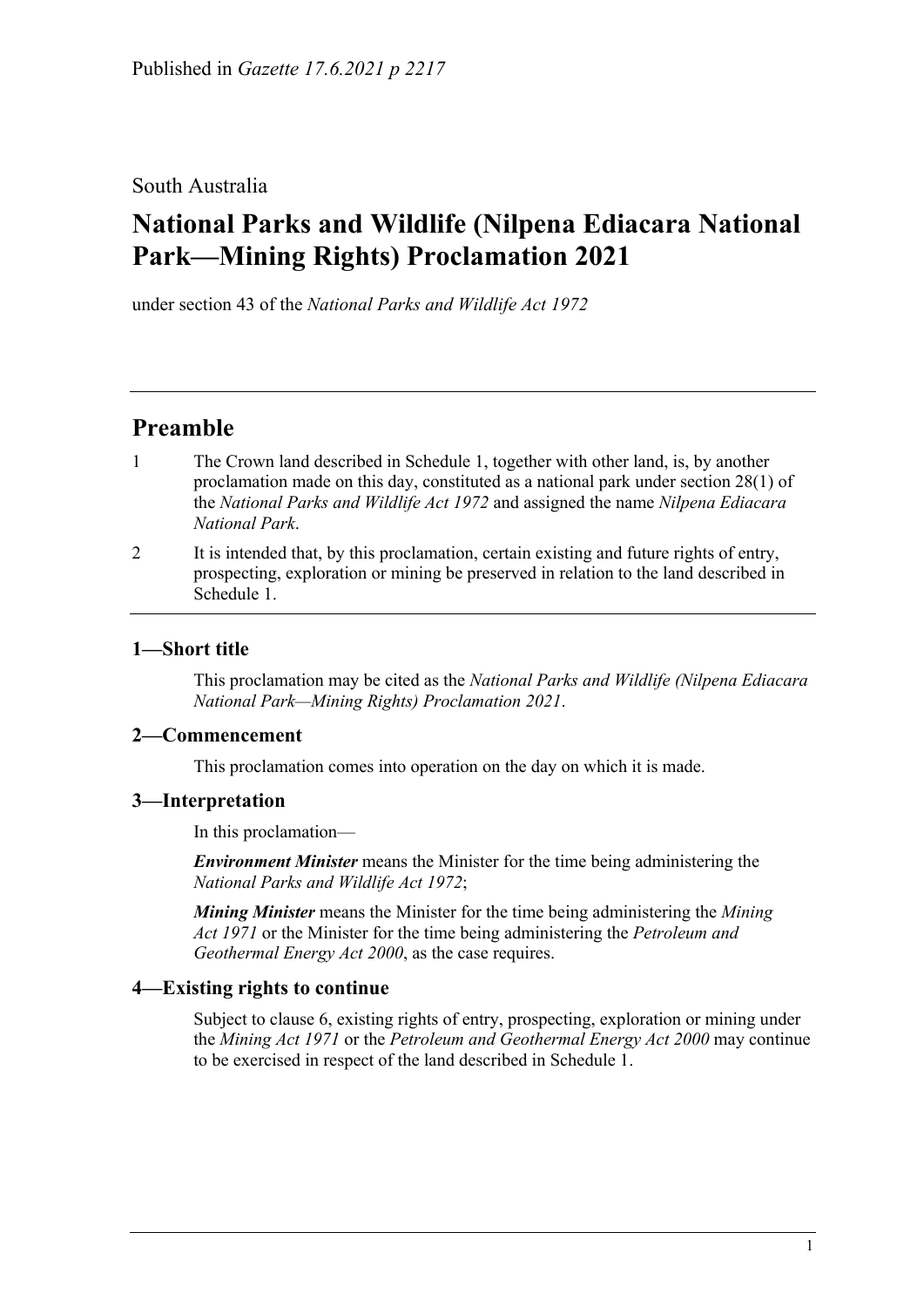#### <span id="page-1-3"></span>**5—New rights may be acquired**

Rights of entry, prospecting, exploration or mining may, with the approval of the Mining Minister and the Environment Minister, be acquired pursuant to the *[Mining](http://www.legislation.sa.gov.au/index.aspx?action=legref&type=act&legtitle=Mining%20Act%201971)  Act [1971](http://www.legislation.sa.gov.au/index.aspx?action=legref&type=act&legtitle=Mining%20Act%201971)* or the *[Petroleum and Geothermal Energy Act](http://www.legislation.sa.gov.au/index.aspx?action=legref&type=act&legtitle=Petroleum%20and%20Geothermal%20Energy%20Act%202000) 2000* in respect of the land described in [Schedule](#page-2-0) 1 and may, subject to [clause](#page-1-0) 6, be exercised in respect of that land.

#### <span id="page-1-0"></span>**6—Conditions for exercise of rights**

A person in whom rights of entry, prospecting, exploration or mining are vested pursuant to the *[Mining Act](http://www.legislation.sa.gov.au/index.aspx?action=legref&type=act&legtitle=Mining%20Act%201971) 1971* or the *[Petroleum and Geothermal Energy Act](http://www.legislation.sa.gov.au/index.aspx?action=legref&type=act&legtitle=Petroleum%20and%20Geothermal%20Energy%20Act%202000) 2000* (whether those rights were acquired before or after the making of this proclamation) must not exercise those rights in respect of the land described in [Schedule](#page-2-0) 1 unless the person complies with the following conditions:

- <span id="page-1-1"></span>(a) if work to be carried out in relation to the land in the exercise of those rights is a regulated activity within the meaning of the *[Petroleum and Geothermal](http://www.legislation.sa.gov.au/index.aspx?action=legref&type=act&legtitle=Petroleum%20and%20Geothermal%20Energy%20Act%202000)  [Energy Act](http://www.legislation.sa.gov.au/index.aspx?action=legref&type=act&legtitle=Petroleum%20and%20Geothermal%20Energy%20Act%202000) 2000*, the person must ensure that—
	- (i) the work is not carried out until a statement of environmental objectives in relation to the activity that has been approved under that Act has also been approved by the Environment Minister; and
	- (ii) the work is carried out in accordance with the statement as so approved;
- (b) if work to be carried out in relation to the land in the exercise of rights under the *[Mining Act](http://www.legislation.sa.gov.au/index.aspx?action=legref&type=act&legtitle=Mining%20Act%201971) 1971* or the *[Petroleum and Geothermal Energy Act](http://www.legislation.sa.gov.au/index.aspx?action=legref&type=act&legtitle=Petroleum%20and%20Geothermal%20Energy%20Act%202000) 2000* has not previously been authorised (whether by inclusion in an approved statement of environmental objectives referred to in [paragraph](#page-1-1) (a) or otherwise), the person must give at least 3 months notice of the proposed work to the Mining Minister and the Environment Minister and supply each Minister with such information relating to the proposed work as the Minister may require;
- <span id="page-1-4"></span><span id="page-1-2"></span>(c) if directions are agreed between the Mining Minister and the Environment Minister and given to the person in writing in relation to—
	- (i) carrying out work in relation to the land in a manner that minimises damage to the land (including the land's vegetation and wildlife) and the environment generally; or
	- (ii) preserving objects, structures or sites of historical, scientific or cultural interest; or
	- (iii) rehabilitating the land (including the land's vegetation and wildlife) on completion of the work; or
	- (iv) (where the work is being carried out in the exercise of rights acquired after the making of this proclamation) prohibiting or restricting access to any specified area of the land that the Ministers believe would suffer significant detriment as a result of carrying out the work,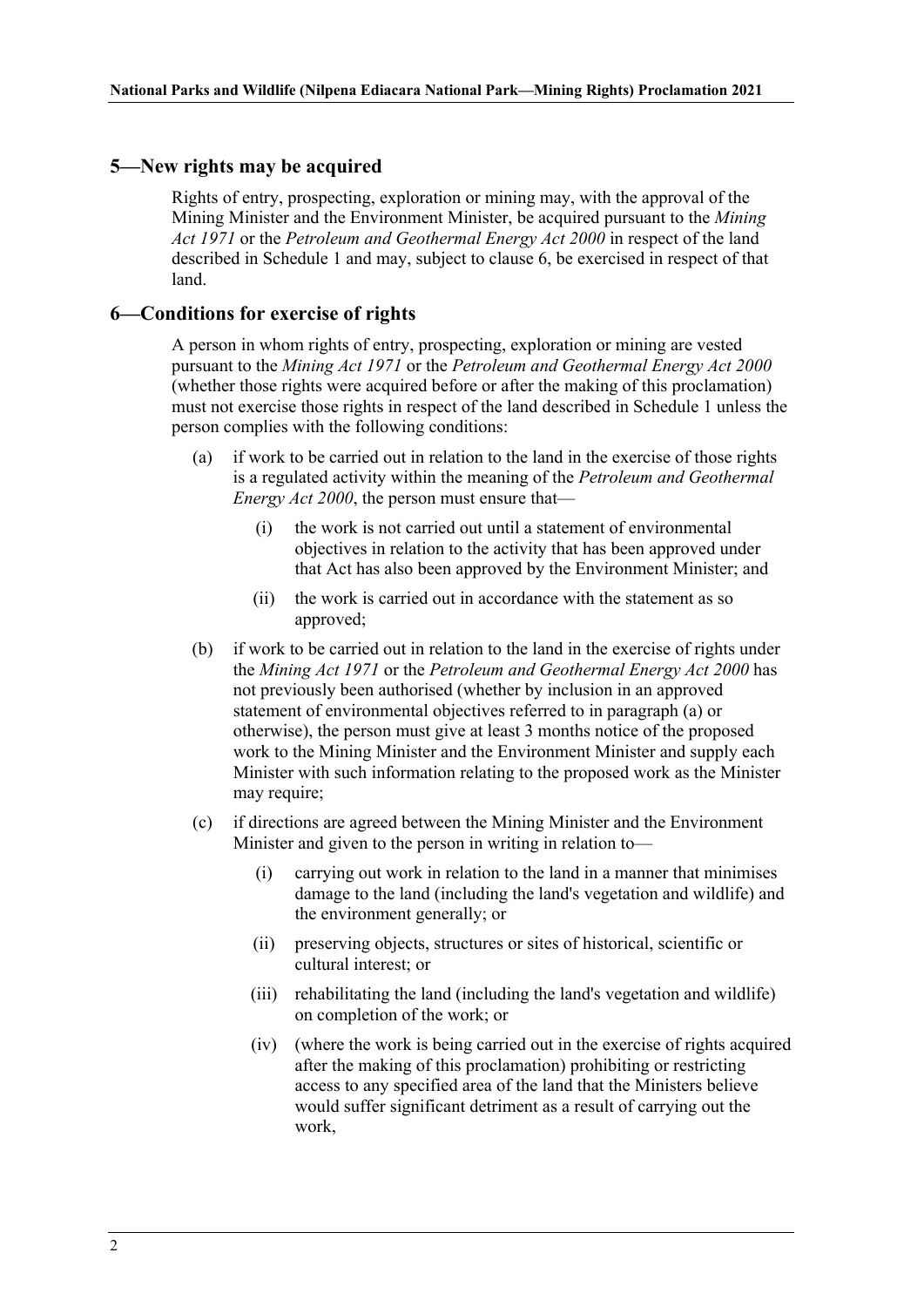(being directions that do not reduce or otherwise detract from any requirement in respect of any of those matters contained in an approved statement of environmental objectives referred to in [paragraph](#page-1-1) (a)), the person must comply with those directions in carrying out the work;

- (d) if a plan of management is in operation under section 38 of the *[National](http://www.legislation.sa.gov.au/index.aspx?action=legref&type=act&legtitle=National%20Parks%20and%20Wildlife%20Act%201972)  [Parks and Wildlife Act](http://www.legislation.sa.gov.au/index.aspx?action=legref&type=act&legtitle=National%20Parks%20and%20Wildlife%20Act%201972) 1972* in respect of the land, the person must have regard to the provisions of the plan of management;
- (e) in addition to complying with the other requirements of this proclamation, the person—
	- (i) must take such steps as are reasonably necessary to ensure that objects, structures and sites of historical, scientific or cultural interest and the land's vegetation and wildlife are not unduly affected by any work; and
	- (ii) must maintain all work areas in a clean and tidy condition; and
	- (iii) must, on the completion of any work, obliterate or remove all installations and structures (other than installations and structures designated by the Mining Minister and the Environment Minister as suitable for retention) used exclusively for the purposes of that work;
- (f) if no direction has been given by the Mining Minister and the Environment Minister under [paragraph](#page-1-2) (c)(iii), the person must (in addition to complying with any approved statement of environmental objectives referred to in [paragraph](#page-1-1) (a)) rehabilitate the land (including its vegetation and wildlife) on completion of any work to the satisfaction of the Environment Minister.

#### **7—Governor may give approvals, directions**

- If—
	- (a) the Mining Minister and the Environment Minister cannot agree as to whether—
		- (i) approval should be granted or refused under [clause](#page-1-3) 5; or
		- (ii) a direction should be given under [clause](#page-1-4) 6(c); or
	- (b) the Environment Minister does not approve a statement of environmental objectives under [clause](#page-1-1) 6(a),

the Governor may, with the advice and consent of the Executive Council—

- (c) grant or refuse the necessary approval under [clause](#page-1-3) 5; or
- (d) give a direction in writing under [clause](#page-1-4)  $6(c)$ ; or
- (e) grant or refuse the necessary approval under [clause](#page-1-1) 6(a).

## <span id="page-2-0"></span>**Schedule 1—Description of land**

- (a) Allotment 200 in Deposited Plan 120617, Out of Hundreds (Andamooka), Out of Hundreds (Copley), Out of Hundreds (Parachilna); and
- (b) Section 1049 Out of Hundreds (Copley),